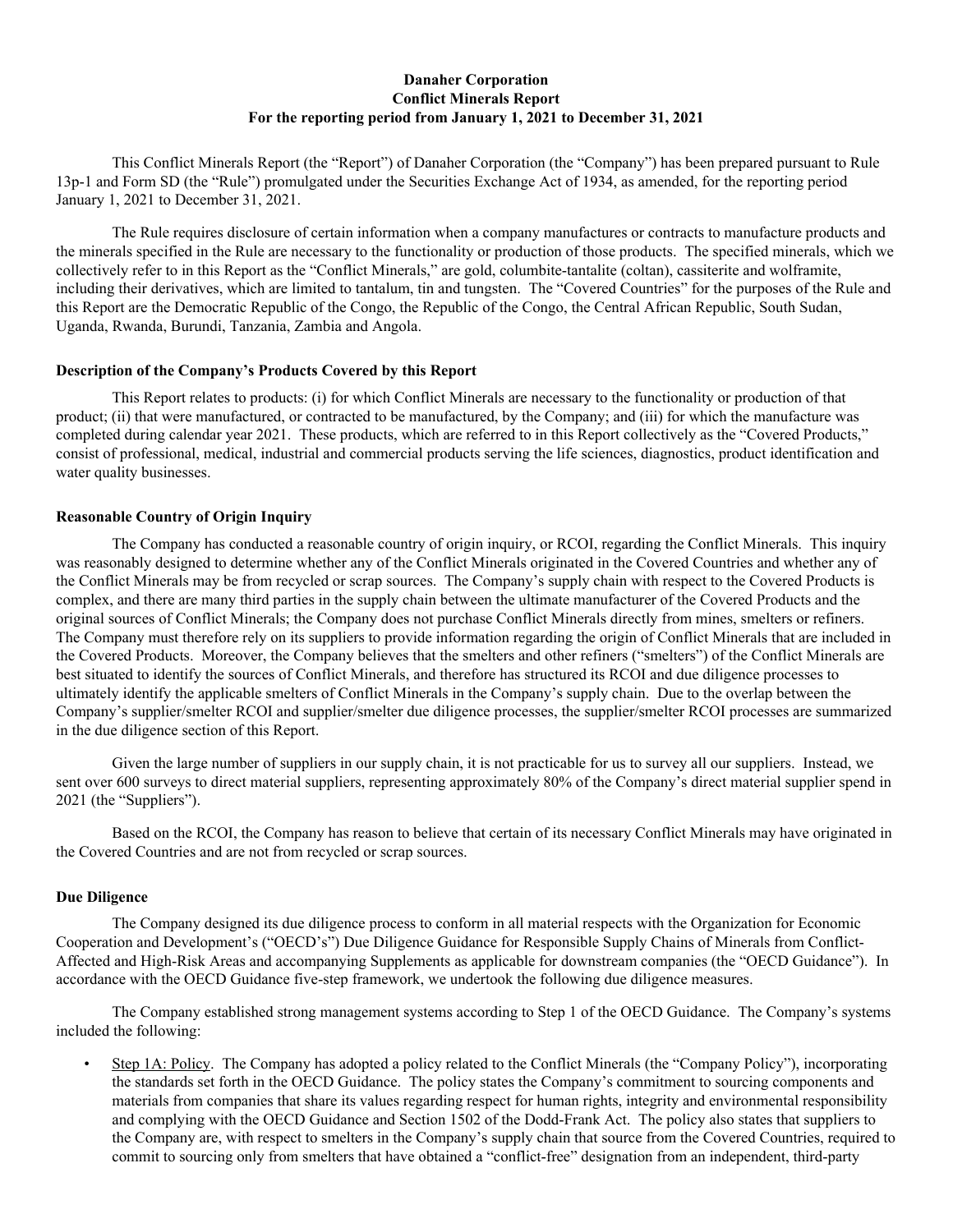auditor. Under the policy, each Company supplier is required to provide completed Responsible Minerals Initiative ("RMI") Conflict Minerals Reporting Template (the "Template") declarations. This policy is available at www.danaher.com under the heading "Investors" and "Corporate Governance."

- Step 1B: Internal Management Structure. The Company has implemented an internal management structure to execute the RCOI and due diligence process. The structure consists of a member of Company senior management with overall responsibility for the RCOI and the due diligence process; a member of the Company's corporate procurement department with dedicated responsibility for the design and execution of the RCOI and due diligence process; and an appointed employee at each of the Company's operating companies with responsibility for discharging the operating company's responsibilities in connection with the RCOI and due diligence process.
- Step 1C: Design of Supplier Engagement Process. The Company implemented a process to collect required supplier and smelter RCOI and due diligence data. Details on the supply chain data gathering are included in the due diligence section of this Report.
- Step 1D: Strengthen Company Engagement with Suppliers. The Company directly engaged the Suppliers as further discussed below.
- Step 1E: Grievance Mechanism. We have a Company-level Helpline that provides a mechanism to report violations of our policies or other concerns.

The Company designed its supplier due diligence process to identify the smelters in the Company's supply chain in accordance with Step 2A of the OECD Guidance. The Company's supplier due diligence process included the following:

- The Company contacted each Supplier and requested the name and contact details for the person responsible for the Supplier's Conflict Minerals compliance.
- The Company emailed to each such Supplier contact a copy of the Company Policy and a link to the Template and requested that such Supplier return to the Company a completed Template with respect to all components and materials that such Supplier provides to the Company.
- As necessary, the Company educated Suppliers regarding the reasons for requesting the Conflict Minerals data and answered Supplier questions relating thereto.
- The Company followed up with the Suppliers that did not respond to the Company's initial outreach, and also followed up with Suppliers who submitted data that appeared to be incomplete or incorrect.
- The Company amalgamated the Supplier-provided smelters into a single list of unique smelters.

Some of the Suppliers were unable to identify the smelters or countries of origin in their supply chain, some Suppliers responded by providing information related to all of the items the Supplier produces without identifying smelters specific to the items purchased by the Company, and some Suppliers included names of smelters that we believe may have been misidentified as smelters or that are not operational. The responses provided by the Suppliers resulted in the identification of 333 unique smelters. The Company determined that 46 of these smelters source, or there is reason to believe that they source, from the Covered Countries; the Company did not audit these smelters, but instead relied on the RMI's Responsible Minerals Assurance Process ("RMAP"), and if the smelter has not been audited and recognized as conflict free by the RMAP, the Company conducted risk mitigation on the smelter according to Step 3B of the OECD Guidance.

Due to the lack of detail provided by the Suppliers, the Company was unable to confirm that the necessary Conflict Minerals in its products were processed by any particular smelter or smelters and is, therefore, unable to identify the processing facilities, country of origin or mine or location of origin of such Conflict Minerals.

#### **Annual Report on Supply Chain Due Diligence**

In accordance with Section 5 of the OECD Guidance, this Conflict Minerals Report has been filed with the U.S. Securities and Exchange Commission. The Conflict Minerals Report is also available at www.danaher.com (under the heading "Investors" and "Corporate Governance").